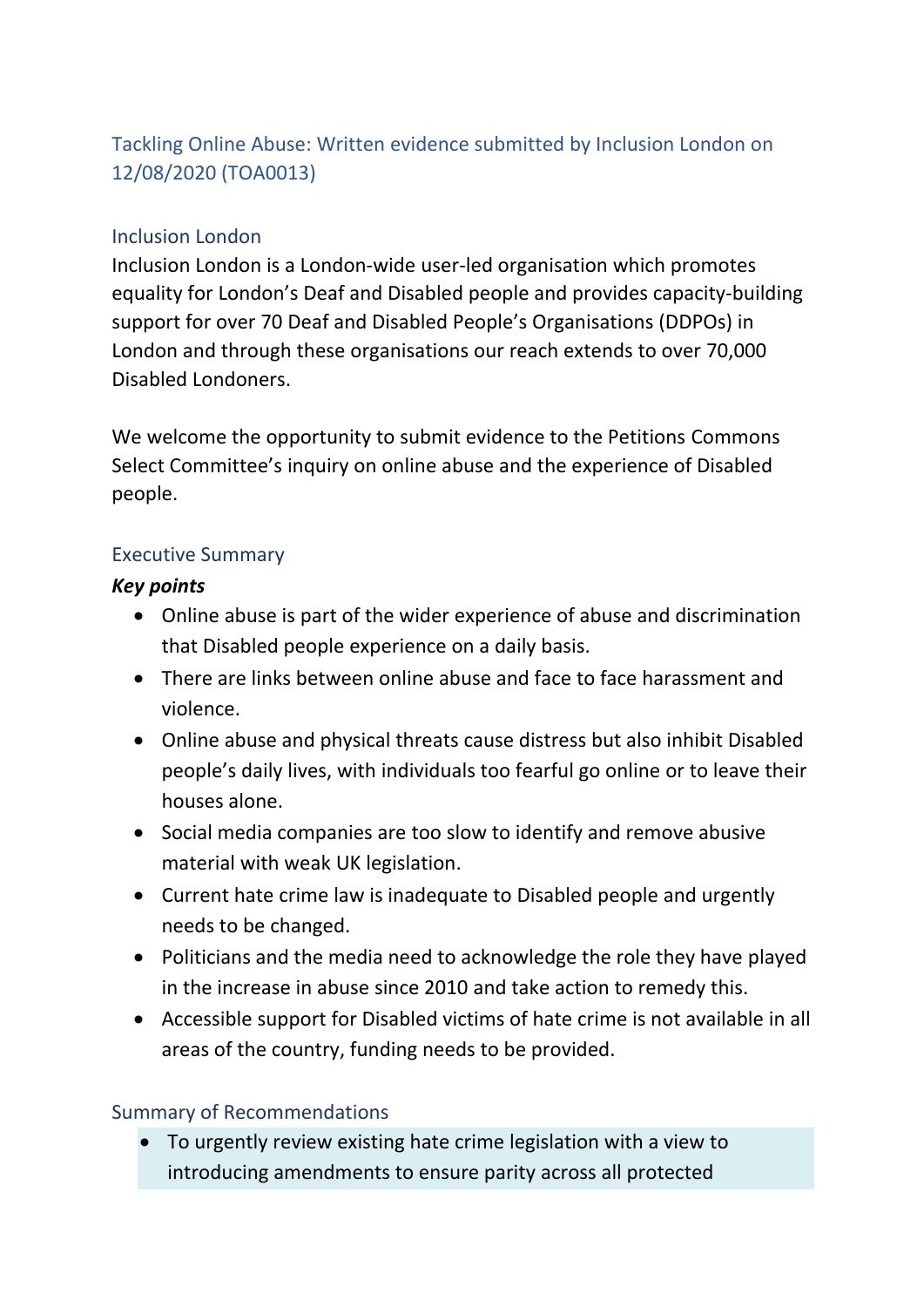characteristics by creating new "aggravated" and "stirring up" offences for hatred on grounds of disability.

- To ensure the proposed regulatory bodies have the power to enforce penalties on social media companies who fail to:
	- o remove harmful online material within 24 hours of being notified
	- o proactively search and remove posts with harmful content
- For Government to implement a broad mass media campaign in consultation with Disabled People's Organisations promoting disabled people, particularly those who receive social security payments and are unable to work, as equal citizens and rights holders.
- To actively and accessibly seek the views of Disabled people to inform the further development of measures to tackle online abuse.
- For social media companies to fund DDPO hate crime services, and to signpost to them as one of the forms of support on their platforms.

The scale and impact of online abuse on Disabled internet users

#### *The Scale of Online Abuse*

- A survey in 2013 of over 2,000 Disabled people found that, in the previous 12 months: 4% of disabled people reported being physically attacked; 16% experienced someone acting in an aggressive or hostile way; and 17% experienced being called names when dealing with members of the public.<sup>1</sup>
- 40% of children and young people with no disability reported being bullied. This compares with: 58% with a physical disability; 62% with a learning disability; 67% with autism/Asperger syndrome.<sup>2</sup>
- Disability hate crime evidence shows high levels of sexual violence, property offences, and fraud and forgery compared with other forms of hate crime.<sup>3</sup>

<sup>1</sup><https://www.equalityhumanrights.com/sites/default/files/being-disabled-in-britain.pdf>

<sup>2</sup> <https://www.equalityhumanrights.com/sites/default/files/being-disabled-in-britain.pdf>

<sup>3</sup> <https://www.equalityhumanrights.com/sites/default/files/being-disabled-in-britain.pdf>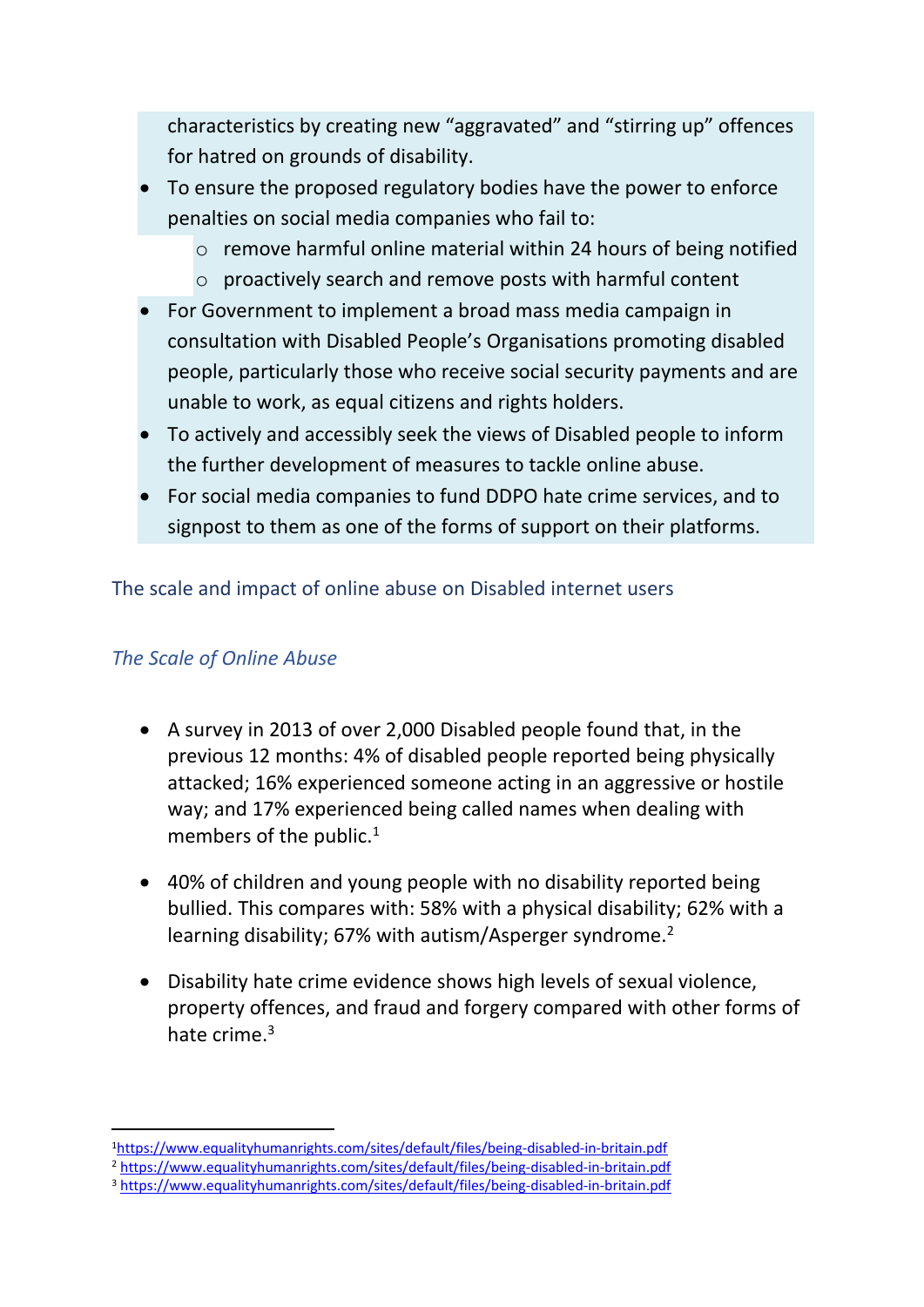- Research from Leonard Cheshire shows that online disability hate crime rose by 33% over the course of one year  $(2016/17 - 2017/18)^4$
- However, they say this is likely just "the tip of the iceberg" due to underreporting of disability hate crime to the police. 36% of Disabled people who experienced hate crime online did not tell anybody at all.<sup>5</sup>
- 70% of online hate crime came via Facebook or the Facebook Messenger App, with 35% of online hate crime being from a stranger whose name could be seen, and 34% from someone who was anonymous.<sup>6</sup>

# *Disability Hate Crime During Coronavirus*

Inclusion London has previously written a briefing on the rise in hate crime during the Coronavirus Pandemic, which can be found here:

Our key findings were: [https://www.inclusionlondon.org.uk/campaigns-and](https://www.inclusionlondon.org.uk/campaigns-and-policy/facts-and-information/hate-crime/inclusion-london-briefing-disability-hate-crime/)[policy/facts-and-information/hate-crime/inclusion-london-briefing-disability](https://www.inclusionlondon.org.uk/campaigns-and-policy/facts-and-information/hate-crime/inclusion-london-briefing-disability-hate-crime/)[hate-crime/](https://www.inclusionlondon.org.uk/campaigns-and-policy/facts-and-information/hate-crime/inclusion-london-briefing-disability-hate-crime/)

- A rise in hate crime committed by neighbours of Disabled people, including a rise in hate crime against Disabled children whilst they are at home, by neighbours
- A rise in verbal abuse against Disabled people and instances of being spat at whilst out of the house due to the inaccurate perception that Disabled people are "virus spreaders."
- An increase in online hate crimes Disabled people have been told that their lives are inferior and are taking up resources from non-Disabled people.
- Disabled people have reported being targeted whilst out shopping if they have PAs/carers with them or require prioritisation in queues for shops.
- DDPOs have major concerns about the Care Act easements and the general shortages in social care during the lockdown period, and how this could lead to increased hate crime against Disabled people as

<sup>4</sup> [https://www.leonardcheshire.org/about-us/press-and-media/press-releases/online-disability-hate-crimes](https://www.leonardcheshire.org/about-us/press-and-media/press-releases/online-disability-hate-crimes-soar-33)[soar-33](https://www.leonardcheshire.org/about-us/press-and-media/press-releases/online-disability-hate-crimes-soar-33)

<sup>5</sup> [https://www.leonardcheshire.org/about-us/press-and-media/press-releases/online-disability-hate-crimes](https://www.leonardcheshire.org/about-us/press-and-media/press-releases/online-disability-hate-crimes-soar-33)[soar-33](https://www.leonardcheshire.org/about-us/press-and-media/press-releases/online-disability-hate-crimes-soar-33)

<sup>6</sup> [https://www.leonardcheshire.org/about-us/press-and-media/press-releases/online-disability-hate-crimes](https://www.leonardcheshire.org/about-us/press-and-media/press-releases/online-disability-hate-crimes-soar-33)[soar-33](https://www.leonardcheshire.org/about-us/press-and-media/press-releases/online-disability-hate-crimes-soar-33)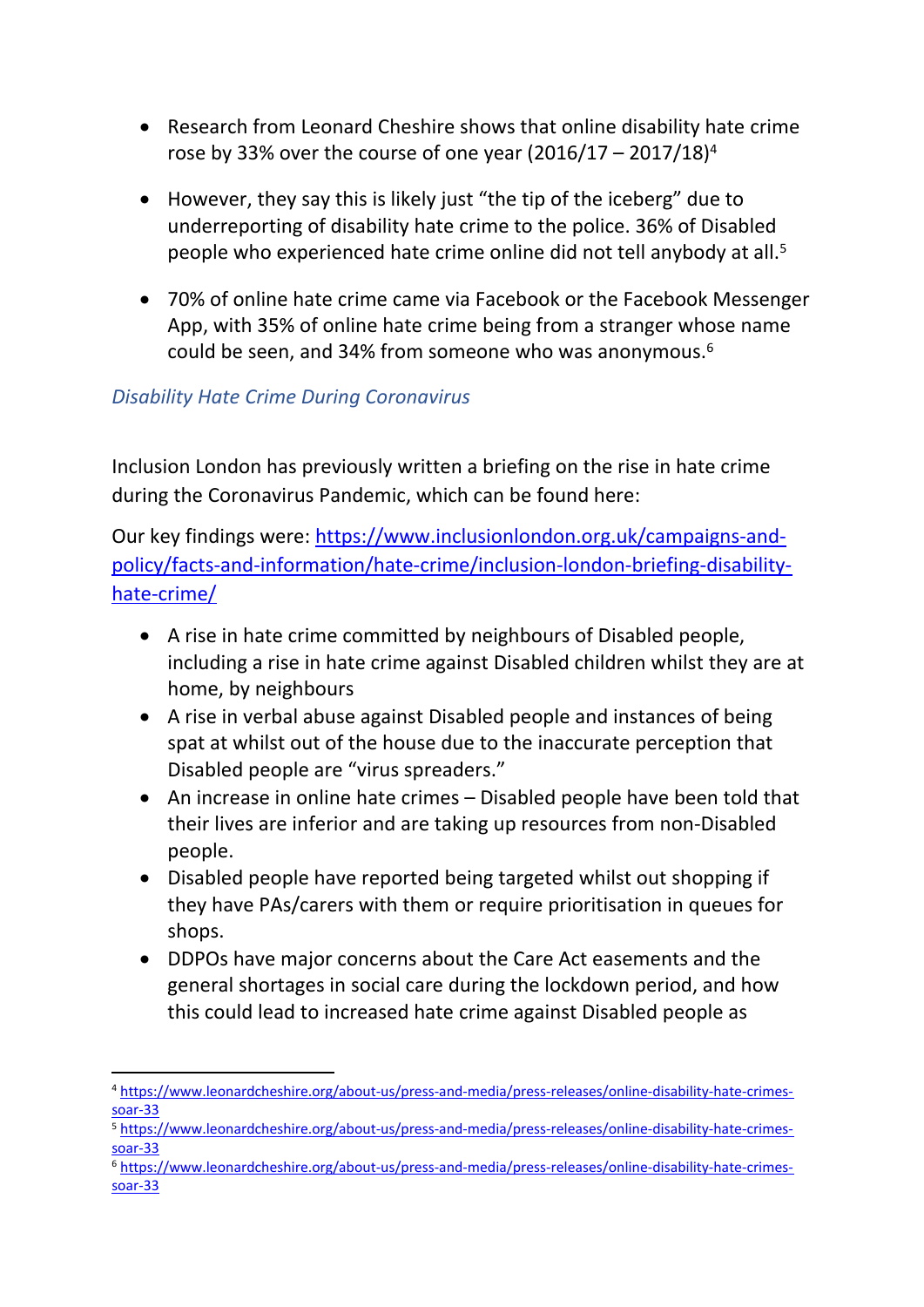Disabled people are forced to rely on strangers to do tasks previously undertaken by carers/PAs.

- People with learning disabilities and neuro-diverse conditions may not be fully aware of restrictions put in place under lockdown due to a lack of accessible information – often they will not immediately appear "Disabled" so their behaviour may not be understood by police and the general public.
- Disabled people have felt like they have not been treated fairly when reporting instances of disability hate crime; that they feel they will not be believed due to previous negative experiences.
- DDPOs offering support to people with learning disabilities are completely overloaded on a daily basis keeping in touch with their members, many of whom will experience digital exclusion.

## *Psychological Impact on Victims*

Online disablist abuse can have a serious detrimental psychological impact on its victims because it strikes at the core of a person's identity, often invalidating them as a human being and denying them equal worth of the basis of their impairment.

"People I don't know take my photograph when I am out and about, they post it on social media for others to comment on.

"The comments are nasty, hurtful and leave me feeling frightened and angry. There is no escaping this online abuse if I want to use social media. It's horrible to know that my family might see this abuse online."<sup>7</sup>

> *"I don't need a carer to wipe my bum I don't have dribble down my chin And I don't spend my days licking windows And I can walk I don't vegetate and pull funny faces 24/7"*

<sup>7</sup> [https://www.leonardcheshire.org/about-us/press-and-media/press-releases/online-disability-hate-crimes](https://www.leonardcheshire.org/about-us/press-and-media/press-releases/online-disability-hate-crimes-soar-33)[soar-33](https://www.leonardcheshire.org/about-us/press-and-media/press-releases/online-disability-hate-crimes-soar-33)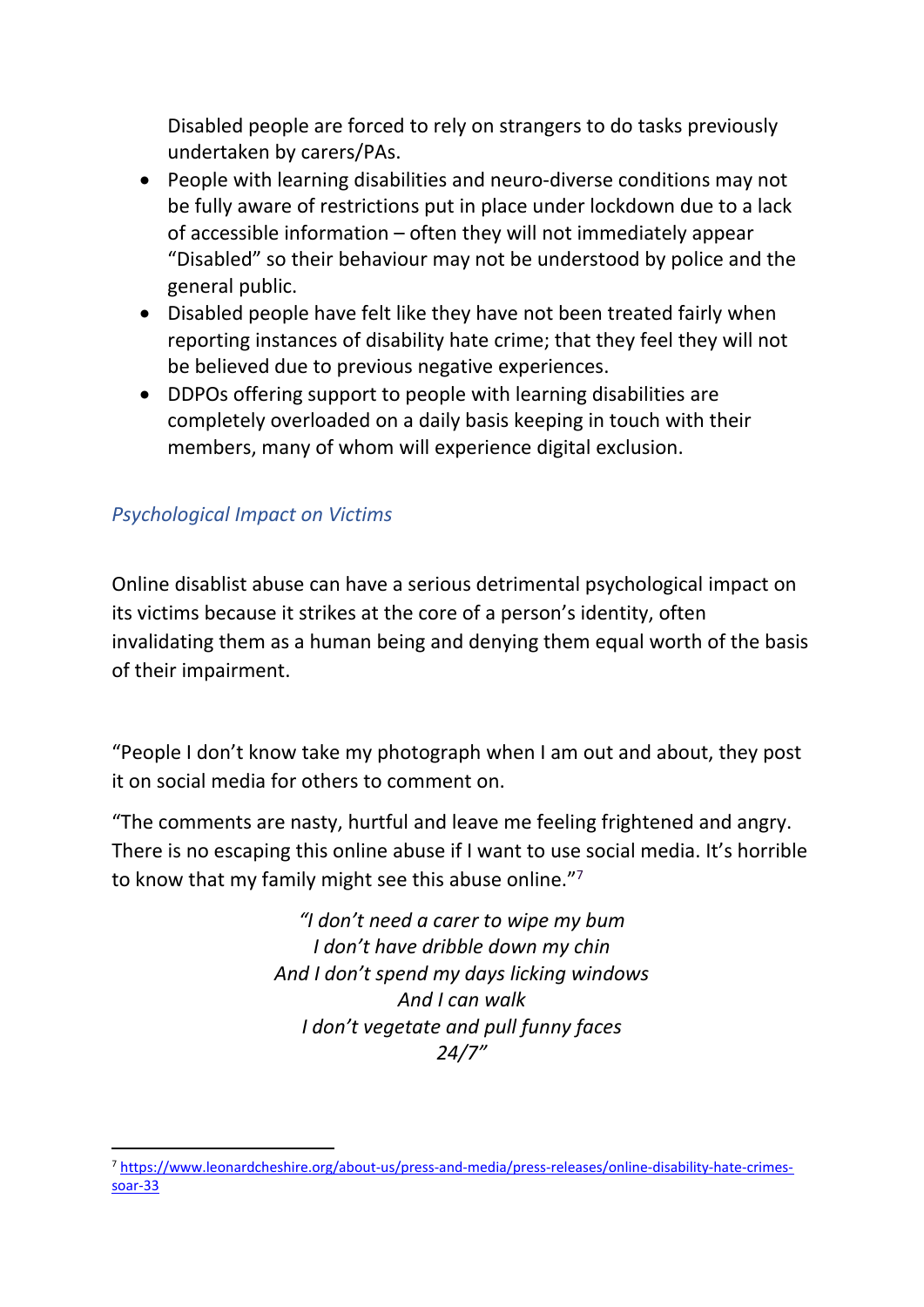"The online abuse affected my mental and emotional health, I was unable to sleep properly for months.

"Experiences like this make me worried for younger people with disabilities who may be more susceptible."<sup>8</sup>

"The people we met described a "culture of fear" among disabled people who post about their daily lives and activities, due to a real risk of being falsely accused of faking their disability to gain social security benefits and threatened with being reported to the Department for Work and Pensions for fraud."<sup>9</sup>

A report by the Anti-bullying Alliance on "Cyberbullying and children and young people with SEN and disabilities" found that online abuse exacerbates and extends face to face bullying, increasing numbers of individuals involve and the severity. The report also found evidence that bullying beginning online can escalate to face to face:

*"Can escalate to real life…Fights. Got beaten up."<sup>10</sup>*

**Online abuse and physical threats cause distress but also inhibit Disabled people's daily lives, with individuals too fearful go online or to leave their houses alone.** Social media sites such as Linked in, which provide a person's contact details, feel particularly unsafe. The above-mentioned Anti-bullying Alliance report refers to disabled young people not using the internet having been actively discouraged from using it by parents and/or teachers, for 'safety' reasons."

## *Intersectionality*

Disabled people are also black, gay, Jewish or Muslim and can experience hate crime a result of a combination of these characteristics. Galop, an organisation which provides support to LGBT+ victims of hate crime people carried out the 'Stop Online Abuse Survey 2016' and reported how for example:

*'One respondent reported abuse containing disability slurs and pathologising her gender identity as part of her mental health condition.'*<sup>11</sup>

<sup>8</sup> <https://www.theguardian.com/society/2019/may/10/online-hate-against-disabled-people-rises-by-a-third> <sup>9</sup> <https://publications.parliament.uk/pa/cm201719/cmselect/cmpetitions/759/759.pdf>

<sup>10</sup> https://www.anti-bullyingalliance.org.uk/sites/default/files/field/attachment/disabled-young-peoplesviews-on-cyberbullying-report.pdf

<sup>11</sup> <http://www.galop.org.uk/wp-content/uploads/2017/08/Online-hate-report.pdf>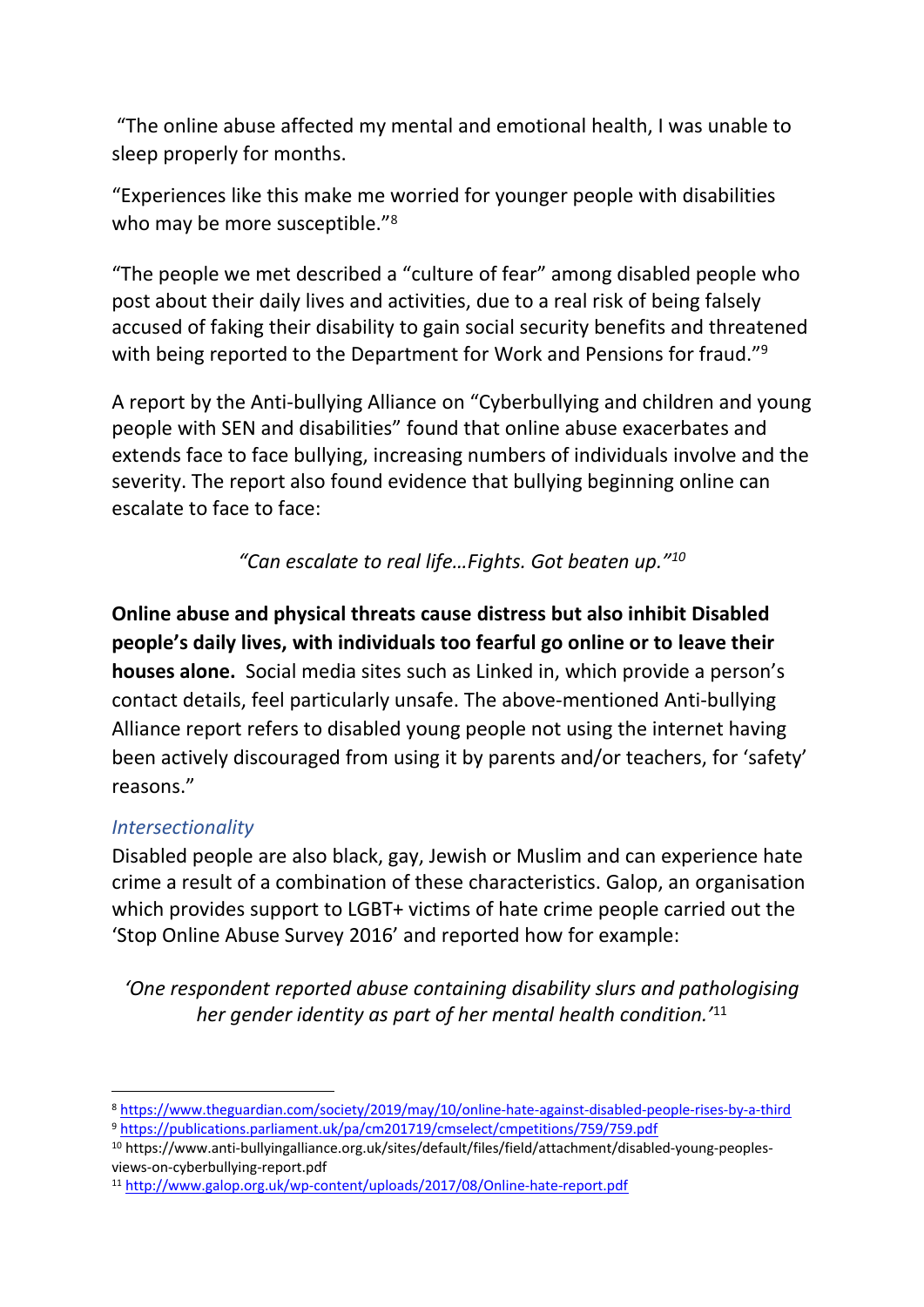## *Context and cultural environment in which online abuse exists*

Online abuse is part of a wider experience of abuse experienced by Disabled people over many years. The Nazi's invented the shocking phrase 'life unworthy of life' to refer to Disabled people who they mass murdered under the Aktion T4 programme<sup>12</sup>, and although society has progressed in many ways since the days when Disabled people were routinely locked away in long stay institutions, negative perceptions that our lives are worth less persist and are reinforced by cultural reference points for instance the popular film, 'Me Before You' conveyed the message it is better to be dead than disabled. This rhetoric has further made a resurgent during the Coronavirus Pandemic, with many newspapers and public figures making reference to "underlying health conditions" of people who had died of Coronavirus – minimising their deaths because they were Disabled.

The Equality and Human Rights Commission's 'Hidden in Plain Sight' report published in 2011 covered 10 murders and the follow up report published the following year provided a number of recommendations**<sup>13</sup>** , yet disablist killings and abuse of Disabled people continue. One example of this is the murder of Brendan Mason, a young man with learning difficulties, who, in 2016, was led to a park in Leicester and hung from a tree, where he was severely beaten, taunted and mocked. After he fell unconscious, his attackers stripped him naked and threw his body in a pond.**<sup>14</sup>** A year before, Lee Irving, another young man with learning difficulties was also beaten to death by people he regarded as friends.**<sup>15</sup>**

## *Welfare benefits rhetoric from politicians and media*

Disabled people have reported increasing levels of both online and offline abuse since 2010 targeted around an idea of Disabled people as 'benefit scroungers' and 'fraudsters'. This is a direct result of public attitudes being affected by statements made by politicians about fraud in the disability benefits system relentlessly amplified in the media.

<sup>12</sup> <https://www.ushmm.org/wlc/en/article.php?ModuleId=10005200>

<sup>13</sup> 'Out in the open - tackling disability-related harassment: A manifesto for change':

[https://www.equalityhumanrights.com/en/publication-download/out-open-tackling-disability-related](https://www.equalityhumanrights.com/en/publication-download/out-open-tackling-disability-related-harassment-manifesto-change)[harassment-manifesto-change](https://www.equalityhumanrights.com/en/publication-download/out-open-tackling-disability-related-harassment-manifesto-change)

<sup>14</sup> [http://metro.co.uk/2017/02/20/friends-who-hung-man-with-learning-difficulties-from-tree-jailed-for-life-](http://metro.co.uk/2017/02/20/friends-who-hung-man-with-learning-difficulties-from-tree-jailed-for-life-6460969/)[6460969/](http://metro.co.uk/2017/02/20/friends-who-hung-man-with-learning-difficulties-from-tree-jailed-for-life-6460969/)

<sup>15</sup> <https://www.chroniclelive.co.uk/news/north-east-news/lee-irving-murder-trial-died-12199735>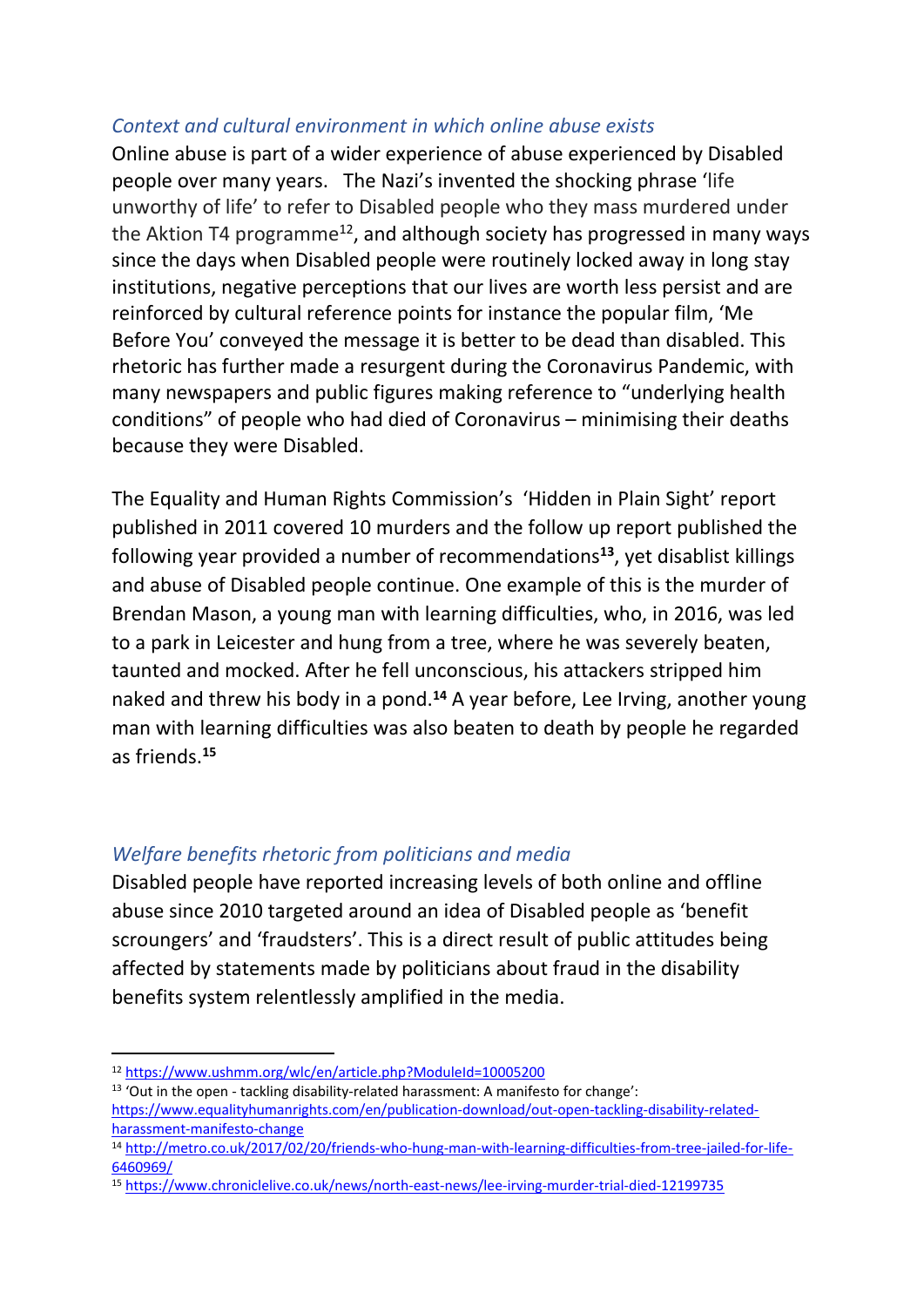Below are just a few examples:

*Iain Duncan Smith: 'I'm not scared to light the fuse on disability reform'*

*'……Mr Duncan Smith says the system is riddled with abuse and fraud. From next year more than two million claimants will be reassessed.'<sup>16</sup> (Daily Telegraph, 2012)*

## *Iain Duncan Smith: 'We'll root out the benefits cheats who pretend to be ill for money'*

*'BRITAIN'S benefit system is seen as a money-making scam by criminals, Iain Duncan Smith warned yesterday…..…The Work and Pensions Secretary promised to get tough with benefit cheats, vowing they will not get away with swindling taxpayers out of any more money. A rogues gallery of 10 of the most outrageous con artists caught this year includes people who claimed to be too ill to work, or even walk, but were caught jetskiing, Morris dancing…*

*Mr Duncan Smith said: "…… Some people see the welfare state as a money-making scam but I have a simple message for them – you will not get away with it."<sup>17</sup> (Daily Express, 2014)*

#### *500,000 to lose disability benefit*

*'Half a million people are set to lose disability benefits as the Government pushes ahead with plans to rid the system of abuse and fraud, Iain Duncan Smith says.*

*[In](http://www.telegraph.co.uk/news/politics/9263502/Iain-Duncan-Smith-Im-not-scared-to-light-the-fuse-on-disability-reform.html) [an](http://www.telegraph.co.uk/news/politics/9263502/Iain-Duncan-Smith-Im-not-scared-to-light-the-fuse-on-disability-reform.html) [interview](http://www.telegraph.co.uk/news/politics/9263502/Iain-Duncan-Smith-Im-not-scared-to-light-the-fuse-on-disability-reform.html) [with](http://www.telegraph.co.uk/news/politics/9263502/Iain-Duncan-Smith-Im-not-scared-to-light-the-fuse-on-disability-reform.html) [The](http://www.telegraph.co.uk/news/politics/9263502/Iain-Duncan-Smith-Im-not-scared-to-light-the-fuse-on-disability-reform.html) [Telegraph](http://www.telegraph.co.uk/news/politics/9263502/Iain-Duncan-Smith-Im-not-scared-to-light-the-fuse-on-disability-reform.html), the Work and Pensions Secretary says……….… that the current system has been exploited and abused because of political fear over reforming a benefit for the disabled….The level of potential abuse in the incapacity benefit system has shocked ministers, who now believe that many people are also being wrongly categorised as "disabled" by the benefits system'.<sup>18</sup> (Daily Telegraph, 2012)*

Research by the University of Glasgow in 2011 found an increase in newspaper articles focusing on disability benefit fraud, an increase in the use of pejorative language to describe disabled people such as 'scrounger', 'cheat' and 'skiver'

<sup>17</sup> <https://www.express.co.uk/news/uk/549316/Iain-Duncan-Smith-says-benefit-system-is-abuse-by-criminals>

<sup>16</sup> [http://www.telegraph.co.uk/news/politics/9263502/Iain-Duncan-Smith-Im-not-scared-to-light-the-fuse-on](http://www.telegraph.co.uk/news/politics/9263502/Iain-Duncan-Smith-Im-not-scared-to-light-the-fuse-on-disability-reform.html)[disability-reform.html](http://www.telegraph.co.uk/news/politics/9263502/Iain-Duncan-Smith-Im-not-scared-to-light-the-fuse-on-disability-reform.html)

<sup>18</sup> <http://www.telegraph.co.uk/news/politics/9263453/500000-to-lose-disability-benefit.html>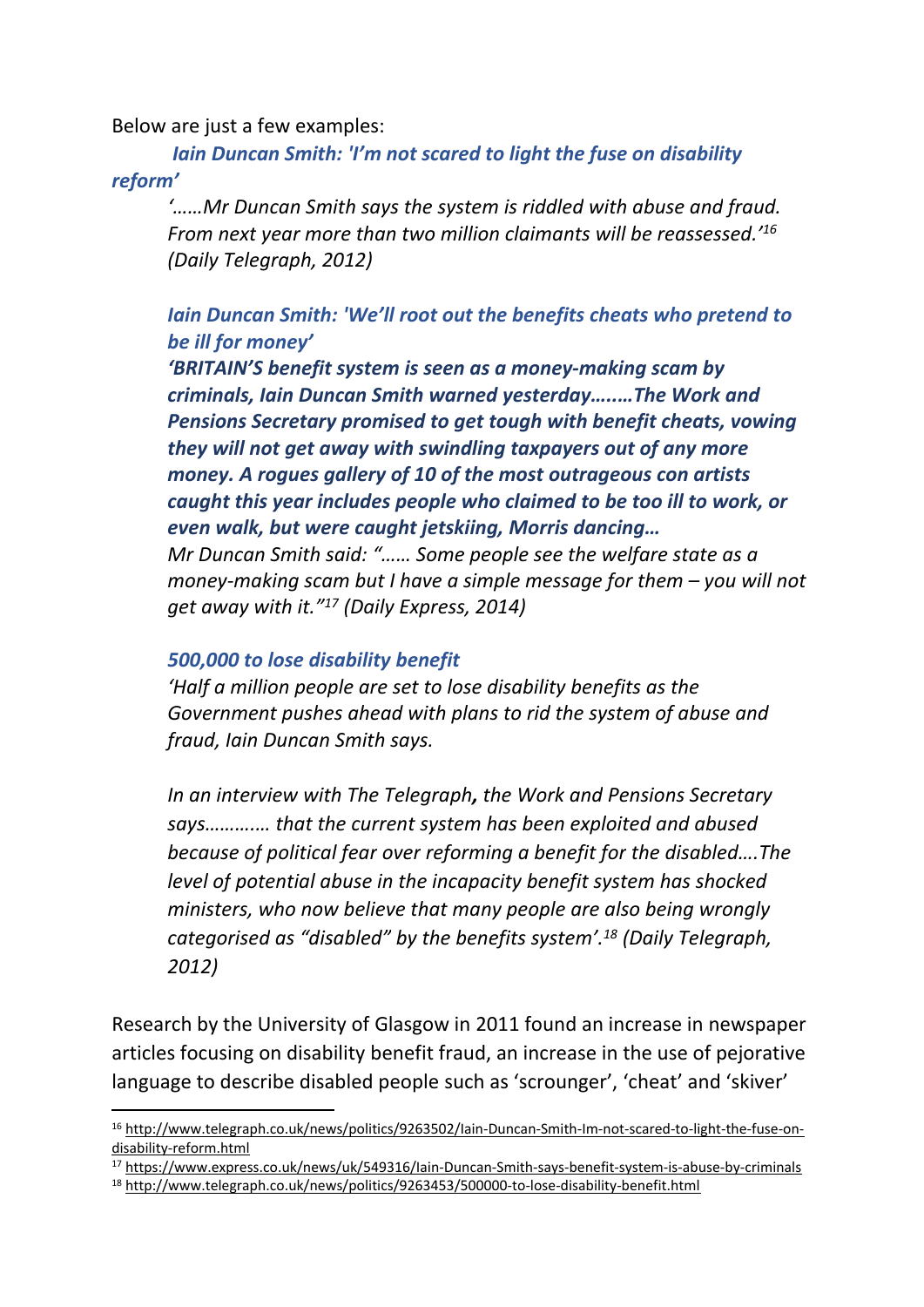and an increase in articles portraying disabled people as a 'burden' on the economy together with a reduction in the proportion of articles which describe people in sympathetic and deserving terms.

The research also found that this negative coverage had an impact on public attitude towards Deaf and Disabled people with some of those surveyed reporting to think that 70% of disability benefit cases are fraudulent.<sup>19</sup>

There has also been extensive coverage on Freeview TV of people on benefits. For example, programmes like "Saints and Scroungers" give an equal amount of show time to both genuine claimants and fraudsters which encourages misperceptions of the extent of benefit fraud.

A constant assault by politicians and the media has led to distorted views among members of the public and increased hostility against ordinary Disabled people now commonly treated as fraudsters and cheats by strangers and neighbours alike.

*"Cherylee Houston developed Ehlers-Danlos syndrome when she was 23 years-old. The condition affects the connective tissues in the body and can be very painful. Cherylee, an actress uses an electric wheelchair as she is only able to walk very short distances. A man saw Cherylee taking a few steps to her wheelchair, he approached her home and spoke aggressively to her husband. He claimed to have taken a photo of her and said he was going to report her to the papers as a 'benefits cheat'."<sup>20</sup>*

Just a quick search on Facebook brings up numerous sites focused on demonising benefit claimants: [Links removed for GDPR purposes]

In 2012 the year of the Paralympic games in London, research by Scope found that 83% Disabled people surveyed said coverage about benefits scroungers can negatively affect attitudes; 87% say benefit scroungers themselves have a negative effect on attitudes. <sup>21</sup>

<sup>19</sup> [https://www.gla.ac.uk/media/media\\_214917\\_en.pdf](https://www.gla.ac.uk/media/media_214917_en.pdf)

<sup>20</sup> https://www.mirror.co.uk/3am/celebrity-news/corries-cherylee-houston-wrongly-branded-6818909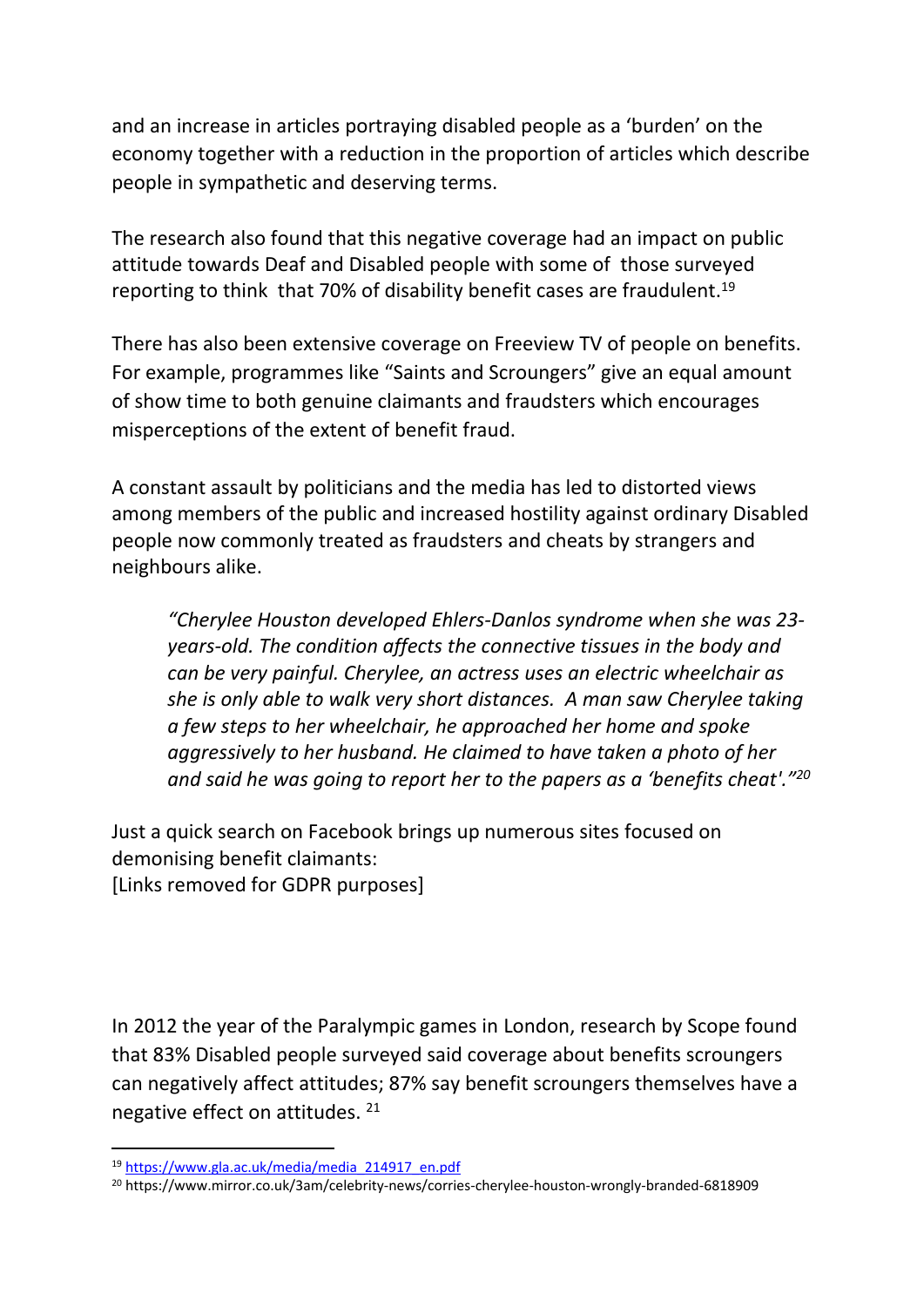A research dissertation from 2016 entitled "'All parasites should perish': Online disablist hate speech and a welfare rhetoric on 'Reddit'" explores how social welfare rhetoric results in the expression of disabilist hate speech in the online domain.<sup>22</sup>

What is particularly distressing for Disabled people is that this is the result of a deliberately-given false impression. When welfare reform began, the Department for Work and Pension's own figures put rates of fraud for Disability Living Allowance at only 0.5%.<sup>23</sup> Disability benefit fraud is still low at 0.5% for Employment Support Allowance (Claimant error)<sup>24</sup> and 1.0% for Personal Independence Payment*. <sup>25</sup>* A freedom of information request in 2016 found that more than 85% of fraud allegations made by the public between 2010 and 2015 were false. According to figures from the Department for Work and Pensions, insufficient or no evidence of fraud was discovered in 887,468 out of 1,041,219 cases. In 2015 alone, of the 153,038 cases closed by the DWP's Fraud and Error Service, 132,772 led to no action.

The findings of an extensive investigation by the UN disability committee found that the government has played a role in increasing negative perceptions of disabled people by issuing statements concerning welfare reform that have enflamed hostility towards benefit claimants.<sup>26</sup>

*"The roll out of those policies included the issuing of statements by highranking officers that the reform was aimed at making the welfare system fairer to taxpayers and more balanced and transparent and reducing benefit fraud. Persons with disabilities have been regularly portrayed negatively as being dependent or making a living out of benefits, committing fraud as benefit claimants, being lazy and putting a burden on taxpayers, who are paying "money for nothing"…....The inquiry also*

 $22$ 

<sup>21</sup> [https://www.scope.org.uk/About-Us/Media/Press-releases/July-2012/Discrimination-increases-on-back-of-](https://www.scope.org.uk/About-Us/Media/Press-releases/July-2012/Discrimination-increases-on-back-of-%E2%80%98benefit-scrou) [%E2%80%98benefit-scrou](https://www.scope.org.uk/About-Us/Media/Press-releases/July-2012/Discrimination-increases-on-back-of-%E2%80%98benefit-scrou)

[file:///C:/Users/Ellen.Clifford/AppData/Local/Microsoft/Windows/INetCache/Content.Outlook/0GSK4G56/Lea](file://inclusionserver/Public/Ellen.Clifford/AppData/Local/Microsoft/Windows/INetCache/Content.Outlook/0GSK4G56/Leah-Burch-Dissertation-final%20online%20hate.pdf) [h-Burch-Dissertation-final%20online%20hate.pdf](file://inclusionserver/Public/Ellen.Clifford/AppData/Local/Microsoft/Windows/INetCache/Content.Outlook/0GSK4G56/Leah-Burch-Dissertation-final%20online%20hate.pdf)

<sup>&</sup>lt;sup>23</sup> [https://www.gov.uk/government/uploads/system/uploads/attachment\\_data/file/528719/fraud-and-error](https://www.gov.uk/government/uploads/system/uploads/attachment_data/file/528719/fraud-and-error-prelim-estimates-2015-16.pdf)[prelim-estimates-2015-16.pdf](https://www.gov.uk/government/uploads/system/uploads/attachment_data/file/528719/fraud-and-error-prelim-estimates-2015-16.pdf)

<sup>&</sup>lt;sup>24</sup> [https://www.gov.uk/government/uploads/system/uploads/attachment\\_data/file/528719/fraud-and-error](https://www.gov.uk/government/uploads/system/uploads/attachment_data/file/528719/fraud-and-error-prelim-estimates-2015-16.pdf)[prelim-estimates-2015-16.pdf](https://www.gov.uk/government/uploads/system/uploads/attachment_data/file/528719/fraud-and-error-prelim-estimates-2015-16.pdf)

<sup>&</sup>lt;sup>25</sup> [https://www.gov.uk/government/uploads/system/uploads/attachment\\_data/file/664827/fraud-and-error](https://www.gov.uk/government/uploads/system/uploads/attachment_data/file/664827/fraud-and-error-stats-release-2016-17-final-estimates.pdf)[stats-release-2016-17-final-estimates.pdf](https://www.gov.uk/government/uploads/system/uploads/attachment_data/file/664827/fraud-and-error-stats-release-2016-17-final-estimates.pdf)

<sup>26</sup>[http://tbinternet.ohchr.org/\\_layouts/treatybodyexternal/Download.aspx?symbolno=CRPD%2fC%2f15%2fR.2](http://tbinternet.ohchr.org/_layouts/treatybodyexternal/Download.aspx?symbolno=CRPD%2fC%2f15%2fR.2%2fRev.1&Lang=en) [%2fRev.1&Lang=en](http://tbinternet.ohchr.org/_layouts/treatybodyexternal/Download.aspx?symbolno=CRPD%2fC%2f15%2fR.2%2fRev.1&Lang=en)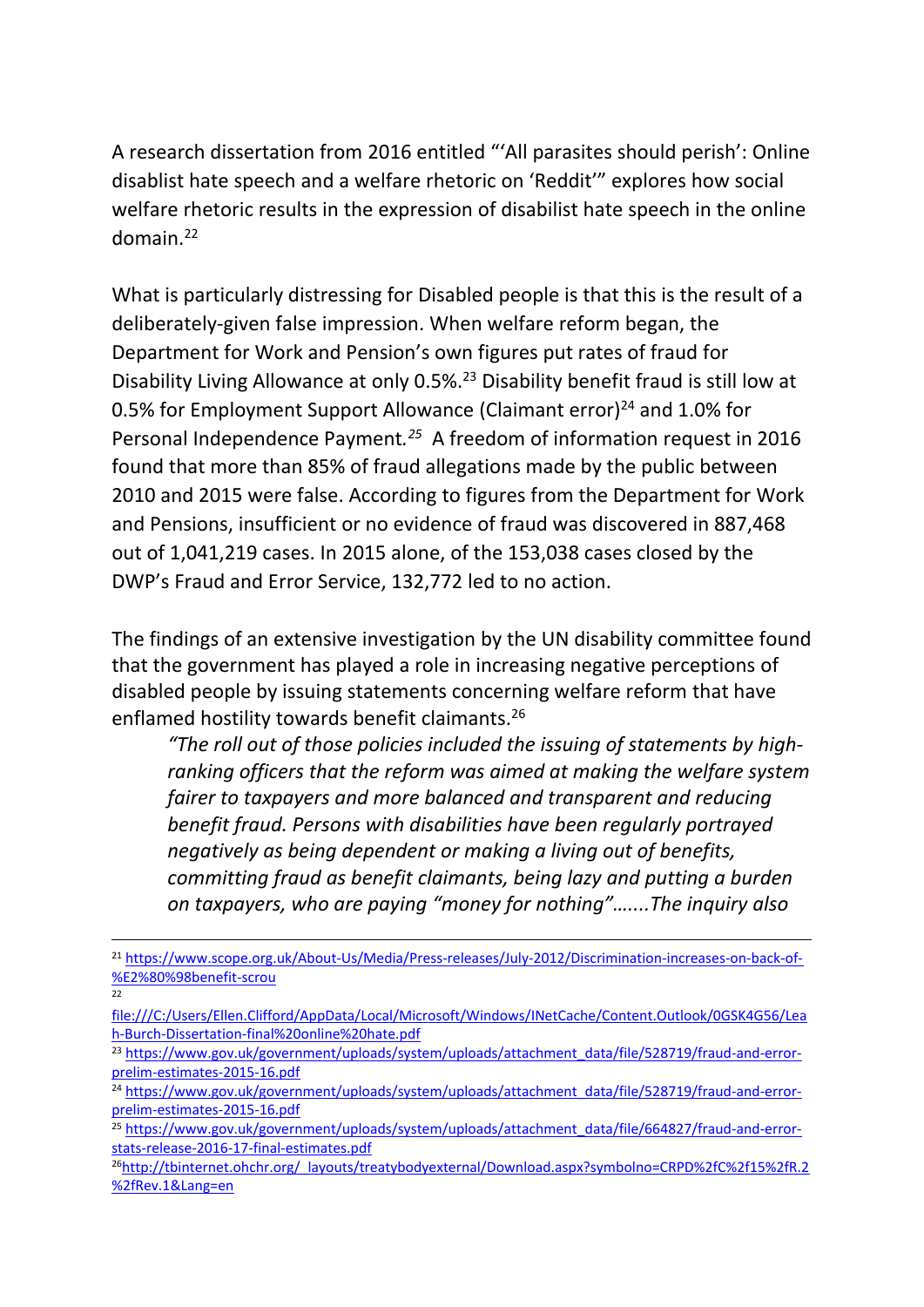*found no substantiation of the alleged benefit fraud by persons with disabilities."* <sup>27</sup>

As a result, the UN disability committee has recommended that the UK Government:

*"Take appropriate measures to combat any negative and discriminatory stereotypes or prejudice against persons with disabilities in public and the media, including that dependency on benefits is in itself a disincentive of employment; implement broad mass media campaigns, in consultation with organizations representing persons with disabilities, particularly those affected by the welfare reform, to promote them as full rights holders, in accordance with the Convention;"*<sup>28</sup>

The government has yet to respond to or implement this recommendation.

Government proposals to tackle the issue, including the Online Harms White Paper

Inclusion London welcomes the Online Harms White Paper, as we recommend, and in the past have recommended, the regulation of social media platforms and enforcement, by the government and other bodies, of rules and regulations to keep social media users safe from disability hate crime and other forms of abuse.

Having been involved in a partnership led by the Mayor's Office for Policing And Crime (MOPAC) alongside social media partners, it is our understanding that currently social media companies such as Facebook, Twitter and YouTube are required to comply with licensing laws and relevant legislation in each country in which they operate. Unless there is strong social media focused legislation in a country which requires them to take specific action on harmful content, it is down to the discretion of the company. Often this means defaulting to US legislation. Introducing the measures laid out in the Online Harms White Paper would mean that it is far easier for the UK Government to enforce the regulations and ensure that social media companies are

<sup>&</sup>lt;sup>27</sup>[http://tbinternet.ohchr.org/\\_layouts/treatybodyexternal/Download.aspx?symbolno=CRPD%2fC%2f15%2fR.2](http://tbinternet.ohchr.org/_layouts/treatybodyexternal/Download.aspx?symbolno=CRPD%2fC%2f15%2fR.2%2fRev.1&Lang=en) [%2fRev.1&Lang=en](http://tbinternet.ohchr.org/_layouts/treatybodyexternal/Download.aspx?symbolno=CRPD%2fC%2f15%2fR.2%2fRev.1&Lang=en)

<sup>&</sup>lt;sup>28</sup>[http://tbinternet.ohchr.org/\\_layouts/treatybodyexternal/Download.aspx?symbolno=CRPD%2fC%2f15%2fR.2](http://tbinternet.ohchr.org/_layouts/treatybodyexternal/Download.aspx?symbolno=CRPD%2fC%2f15%2fR.2%2fRev.1&Lang=en) [%2fRev.1&Lang=en](http://tbinternet.ohchr.org/_layouts/treatybodyexternal/Download.aspx?symbolno=CRPD%2fC%2f15%2fR.2%2fRev.1&Lang=en)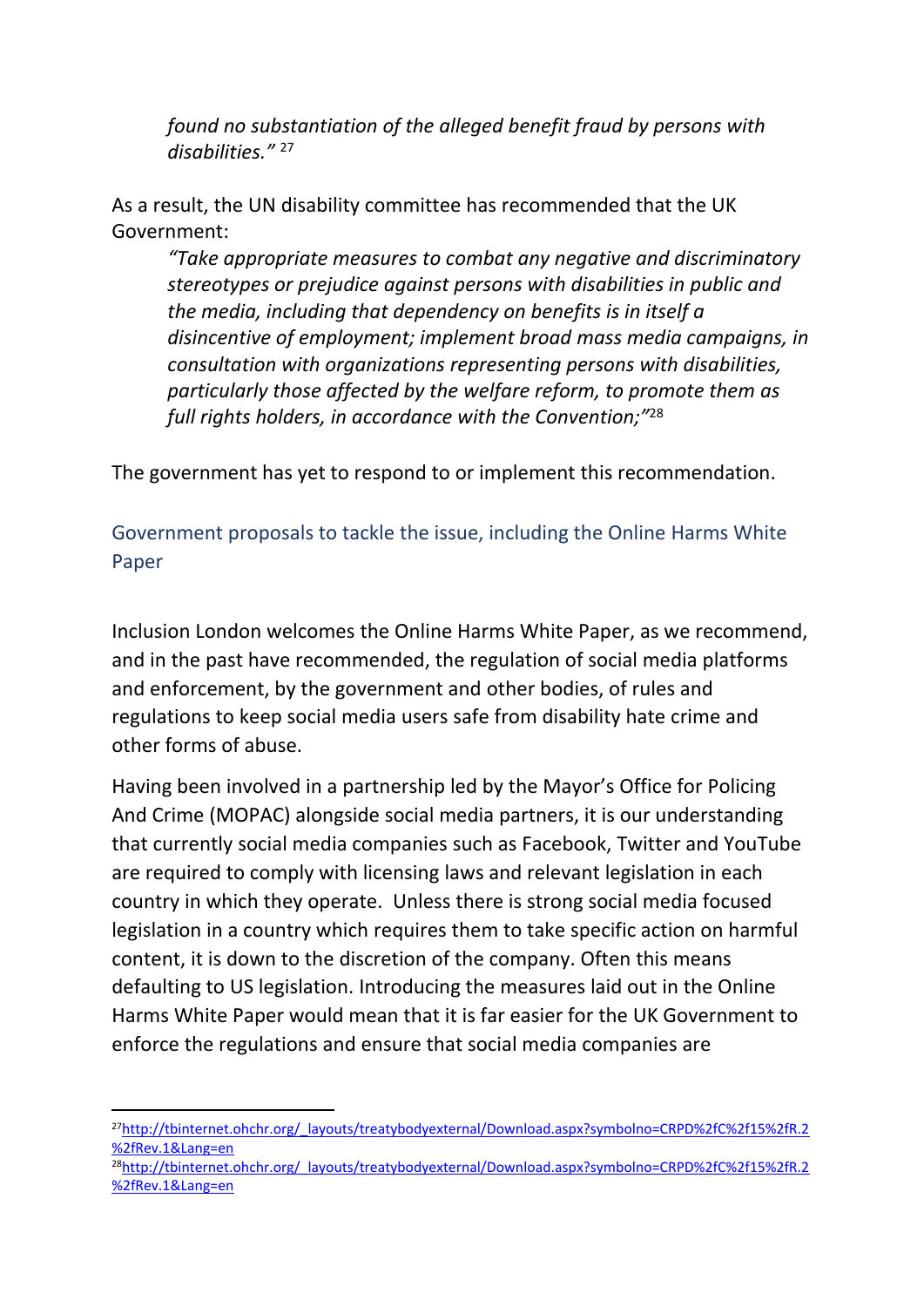accountable for how they respond to and try and limit the occurrence of hate crimes on their platforms.

In an existing example from another country who has already introduced similar legislation, Germany has recently strengthened their legislation through the German Network Enforcement Act, introducing penalties of up to 50 million Euros for failing to remove harmful online material within 24 hours of being notified.<sup>29</sup> Evidence from a recent EU online hate monitoring study suggests that as a result of this robust legislative and government response, Germany now has a better record in achieving the swift removal of online content than most other EU countries.

We would recommend that the proposed regulatory body set similar time limits as the German legislation – 24 hours to remove harmful online material once the platform has been made aware of its existence before the regulator starts to enforce penalties. Further to this, social media companies should not just have robust and easy to use complaints procedures, but should invest in technologies that use "machine learning" or algorithms in order to proactively search for and remove posts with harmful content. Failure for social media companies to comply with these regulations should result in the enforcement of penalties – which can include but should not be limited to fines. The revenue from these fines should go towards the funding of DDPO hate crime services.

The regulatory body should also actively and accessibly seek the views of Disabled people to inform the further development of measures to tackle online abuse. Disabled people and Disabled People's Organisations should be considered a key stakeholder in the new regulatory body, and the principles of the regulatory should be developed in partnership with these groups, as well as other groups of people that experience other forms of online hate crime and harm.

However, it is not enough just to introduce new legislation of a new regulatory framework, existing legislation must be changed; we believe the best way to

<sup>&</sup>lt;sup>29</sup>[https://www.gov.uk/government/uploads/system/uploads/attachment\\_data/file/666927/6.3637\\_CO\\_v6\\_06](https://www.gov.uk/government/uploads/system/uploads/attachment_data/file/666927/6.3637_CO_v6_061217_Web3.1__2_.pdf) [1217\\_Web3.1\\_\\_2\\_.pdf](https://www.gov.uk/government/uploads/system/uploads/attachment_data/file/666927/6.3637_CO_v6_061217_Web3.1__2_.pdf)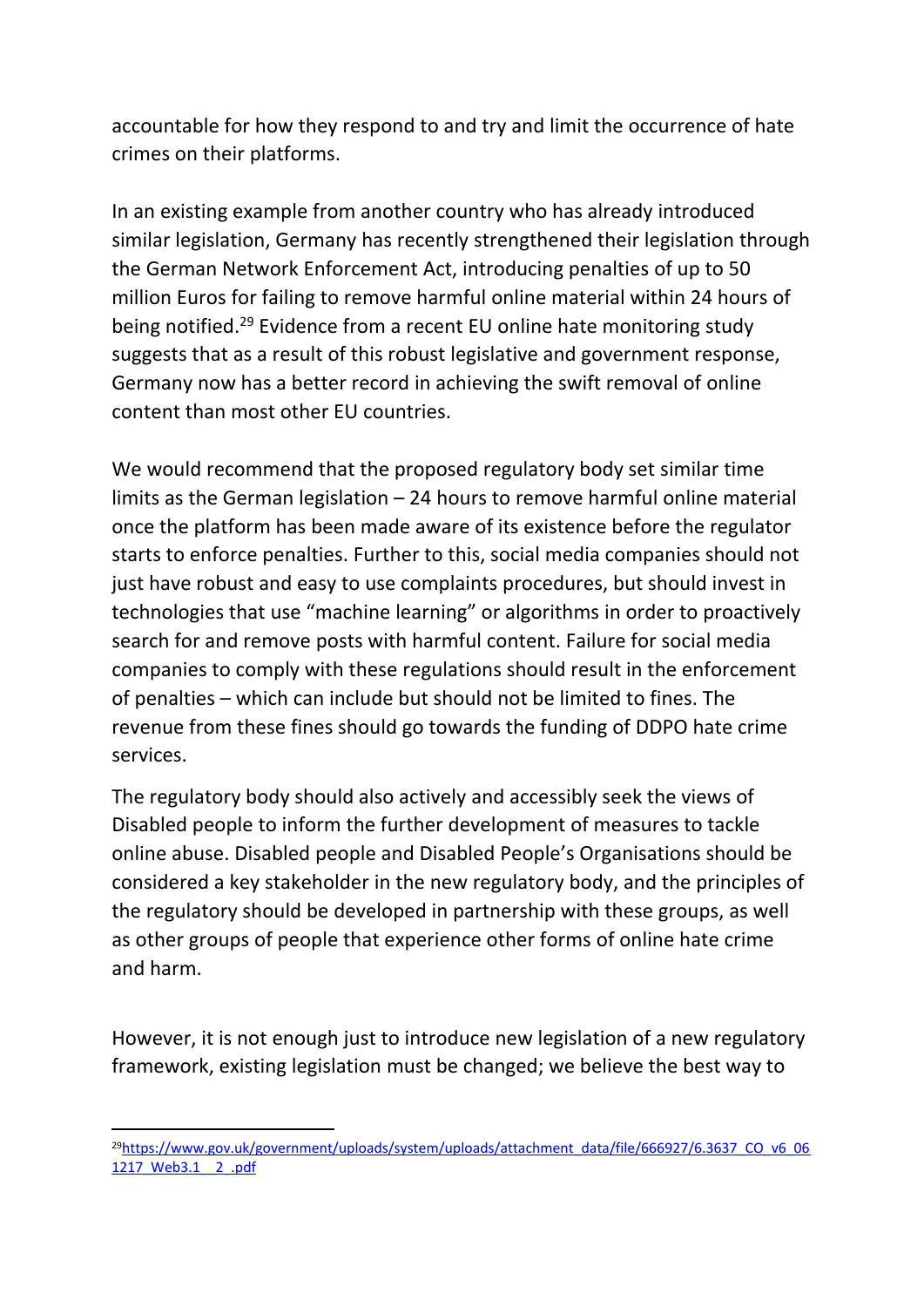tackle the current justice gap is to reform existing hate crime law by creating parity in the legislation across protected characteristics.<sup>30</sup>

Legal and technological solutions to take action against people who commit online abuse

# *A need for parity in legislation*

Existing hate crime legislation lacks parity across protected characteristics, for example there is a hate crime offence in law for racist or religious hate crime<sup>31</sup> but not for Disability Hate Crime (DHC) or LGBT+ hate crime. There is also no offence in law for stirring up hatred on grounds of disability.<sup>32</sup>

Instead, [section](https://www.legislation.gov.uk/ukpga/2003/44/section/146) [146\(2\)](https://www.legislation.gov.uk/ukpga/2003/44/section/146) [of](https://www.legislation.gov.uk/ukpga/2003/44/section/146) [the](https://www.legislation.gov.uk/ukpga/2003/44/section/146) [Criminal](https://www.legislation.gov.uk/ukpga/2003/44/section/146) [Justice](https://www.legislation.gov.uk/ukpga/2003/44/section/146) [Act](https://www.legislation.gov.uk/ukpga/2003/44/section/146) [2003](https://www.legislation.gov.uk/ukpga/2003/44/section/146) imposes a duty upon courts to increase the sentence for any offence committed that involves either:

- the offender demonstrating towards the victim of the offence hostility based on a disability (or presumed disability) of the victim; or
- the offence being motivated (wholly or partly) by hostility towards persons who have a disability or a particular disability.<sup>33</sup>

However, in many cases of disability hate crime, the relevance of a person's impairment is not recognised by the police, Crown Prosecution Service or the Courts and as a result there is no sentence uplift.<sup>34</sup> It is estimated that there are approximately 67,000 disability hate crimes per year, yet in 2015/16 there were just 84 cases where a sentence uplift was given.<sup>35</sup> These statistics indicate a significant disability justice gap.

<sup>&</sup>lt;sup>30</sup> To protect against hatred on grounds of disability but also LGBT+ identity as the law is also unequal here.

<sup>31</sup> [https://www.cps.gov.uk/sites/default/files/documents/publications/racist-religious-hate-crime-statement-](https://www.cps.gov.uk/sites/default/files/documents/publications/racist-religious-hate-crime-statement-2017.pdf)[2017.pdf](https://www.cps.gov.uk/sites/default/files/documents/publications/racist-religious-hate-crime-statement-2017.pdf)

<sup>&</sup>lt;sup>32</sup> Or for transgender identity which is also an area where parity is urgently needed.

<sup>33</sup> [https://www.cps.gov.uk/legal-guidance/disability-hate-crime-and-other-crimes-against-disabled-people](https://www.cps.gov.uk/legal-guidance/disability-hate-crime-and-other-crimes-against-disabled-people-prosecution-guidance)[prosecution-guidance](https://www.cps.gov.uk/legal-guidance/disability-hate-crime-and-other-crimes-against-disabled-people-prosecution-guidance)

<sup>34</sup> [https://www.disabilitynewsservice.com/ten-years-on-campaigners-ask-again-if-these-are-not-hate-crimes](https://www.disabilitynewsservice.com/ten-years-on-campaigners-ask-again-if-these-are-not-hate-crimes-what-are/)[what-are/](https://www.disabilitynewsservice.com/ten-years-on-campaigners-ask-again-if-these-are-not-hate-crimes-what-are/)

[https://www.disabilitynewsservice.com/murdered-disabled-refugee-was-repeatedly-failed-by-council-and](https://www.disabilitynewsservice.com/murdered-disabled-refugee-was-repeatedly-failed-by-council-and-police/)[police/](https://www.disabilitynewsservice.com/murdered-disabled-refugee-was-repeatedly-failed-by-council-and-police/)

<https://www.disabilitynewsservice.com/police-fail-again-on-disability-hate-crime/>

<sup>&</sup>lt;sup>35</sup> The CSEW estimates that there is approximately 67,000 disability hate crime in a year. In 2015/16, the police recorded just 3,629 disability hate crimes, with the CPS prosecuting 941 cases, of which 707 resulted in a successful conviction. However, there were sentence uplifts only on approximately 84 cases. [http://sro.sussex.ac.uk/70598/1/FINAL%20REPORT%20-](http://sro.sussex.ac.uk/70598/1/FINAL%20REPORT%20-%20HATE%20CRIME%20AND%20THE%20LEGAL%20PROCESS.pdf)

[<sup>%20</sup>HATE%20CRIME%20AND%20THE%20LEGAL%20PROCESS.pdf](http://sro.sussex.ac.uk/70598/1/FINAL%20REPORT%20-%20HATE%20CRIME%20AND%20THE%20LEGAL%20PROCESS.pdf)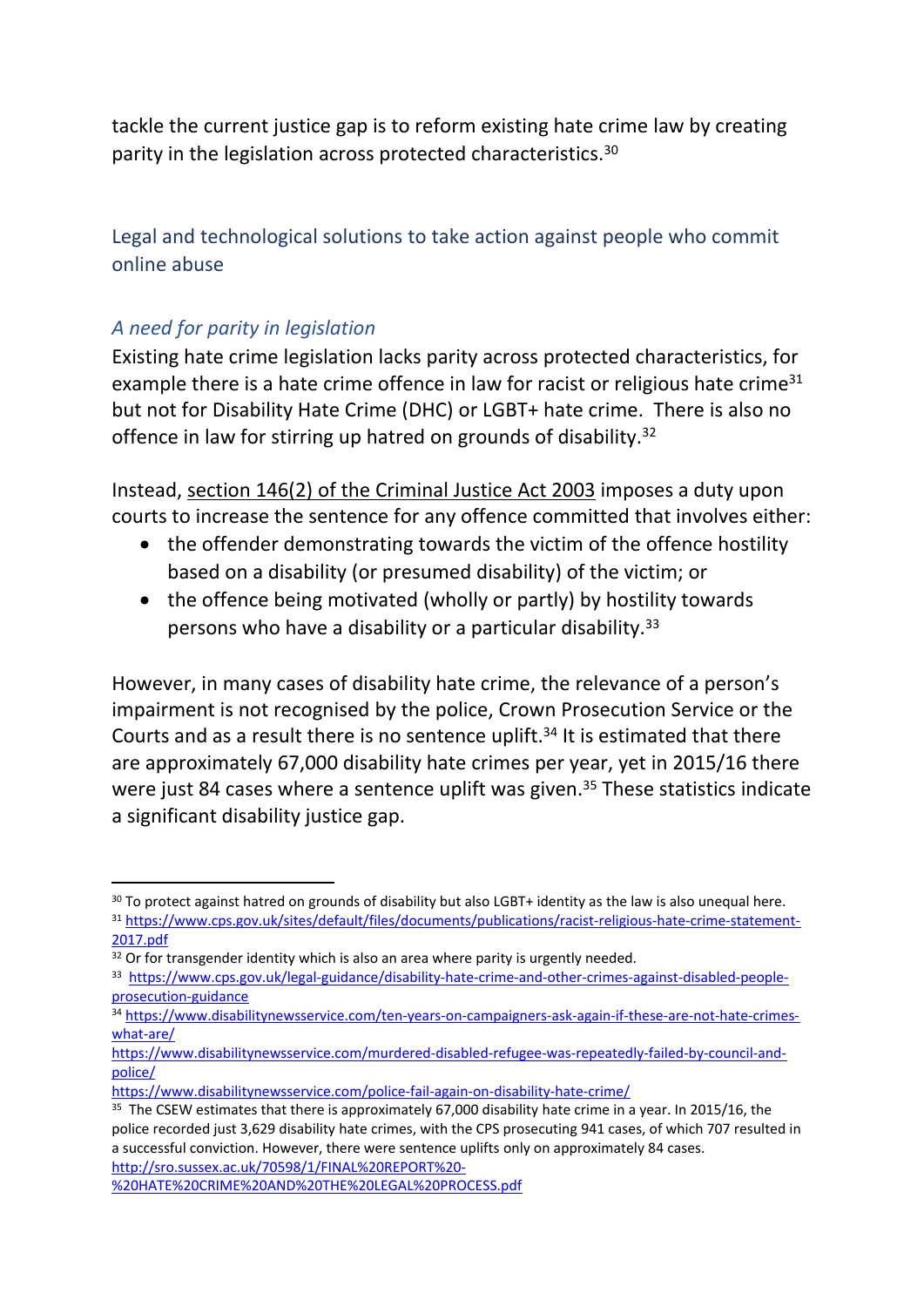Sussex University's 'Hate Crime and the Legal Process – Options for Law Reform' report states:

*"…even with more carefully crafted evidence files, prosecutors frequently fail to secure uplifts at sentence for disability hate crime, meaning that the effective enforcement of hate crime legislation for victims of disability hate crime remains in doubt."<sup>36</sup>*

A Criminal Justice Joint Inspectorate report states that:

*"…inspectors recommend all agencies must do more to ensure that disability hate crime is treated on an equal footing with other hate crimes, and that victims have the confidence to report crimes."<sup>37</sup>*

A survey carried out by Changing Faces found that a third of respondents (33%) had been the victim of a disfigurement hate crime, but of those only 30% reported the crime to the police. Only 22% reported thinking that the police take hate crime seriously, and just 26% think the police would deal with a hate crime properly. This distrust is echoed in respondents' views of the courts: 25% think the courts take hate crime seriously, and generally view sentencing as being too lenient.<sup>38</sup>

Another major problem with the existing legislation is that it requires that 'hostility' based on a disability (or presumed disability) of the victim is demonstrated or that the incident is 'motivated by hostility'.<sup>39</sup> Hostility towards Disabled people is complex with victims clearly targeted because of difference or because they are perceived as easy targets but without perpetrators articulating a hatred of disability per se. We have described above how hostility is targeted at Disabled people as "benefit scroungers" but another common theme are accusations without evidence basis of paedophilia made against Disabled men and used to justify abuse, violence and murder.

*"Craig Eade, who also had learning difficulties, was attacked in his own home, in Gateshead, over false rumours that he was a sex offender. He was attacked with a hammer, kicked and stamped on, and strangled, and then finally had his throat cut when his killer realised he was still alive. His body was dumped in a wheelie bin."<sup>40</sup>*

<sup>36</sup> [http://sro.sussex.ac.uk/70598/1/FINAL%20REPORT%20-](http://sro.sussex.ac.uk/70598/1/FINAL%20REPORT%20-%20HATE%20CRIME%20AND%20THE%20LEGAL%20PROCESS.pdf)

[<sup>%20</sup>HATE%20CRIME%20AND%20THE%20LEGAL%20PROCESS.pdf](http://sro.sussex.ac.uk/70598/1/FINAL%20REPORT%20-%20HATE%20CRIME%20AND%20THE%20LEGAL%20PROCESS.pdf) 

<sup>37</sup> [https://www.justiceinspectorates.gov.uk/hmicfrs/news/releases/005-a-joint-review-of-disability-hate](https://www.justiceinspectorates.gov.uk/hmicfrs/news/releases/005-a-joint-review-of-disability-hate-crime-living-in-a-different-world/)[crime-living-in-a-different-world/](https://www.justiceinspectorates.gov.uk/hmicfrs/news/releases/005-a-joint-review-of-disability-hate-crime-living-in-a-different-world/)

<sup>38</sup> <https://www.changingfaces.org.uk/campaigns/dituk/crime-justice-civil-society>

<sup>39</sup> [https://www.cps.gov.uk/legal-guidance/disability-hate-crime-and-other-crimes-against-disabled-people](https://www.cps.gov.uk/legal-guidance/disability-hate-crime-and-other-crimes-against-disabled-people-prosecution-guidance)[prosecution-guidance](https://www.cps.gov.uk/legal-guidance/disability-hate-crime-and-other-crimes-against-disabled-people-prosecution-guidance)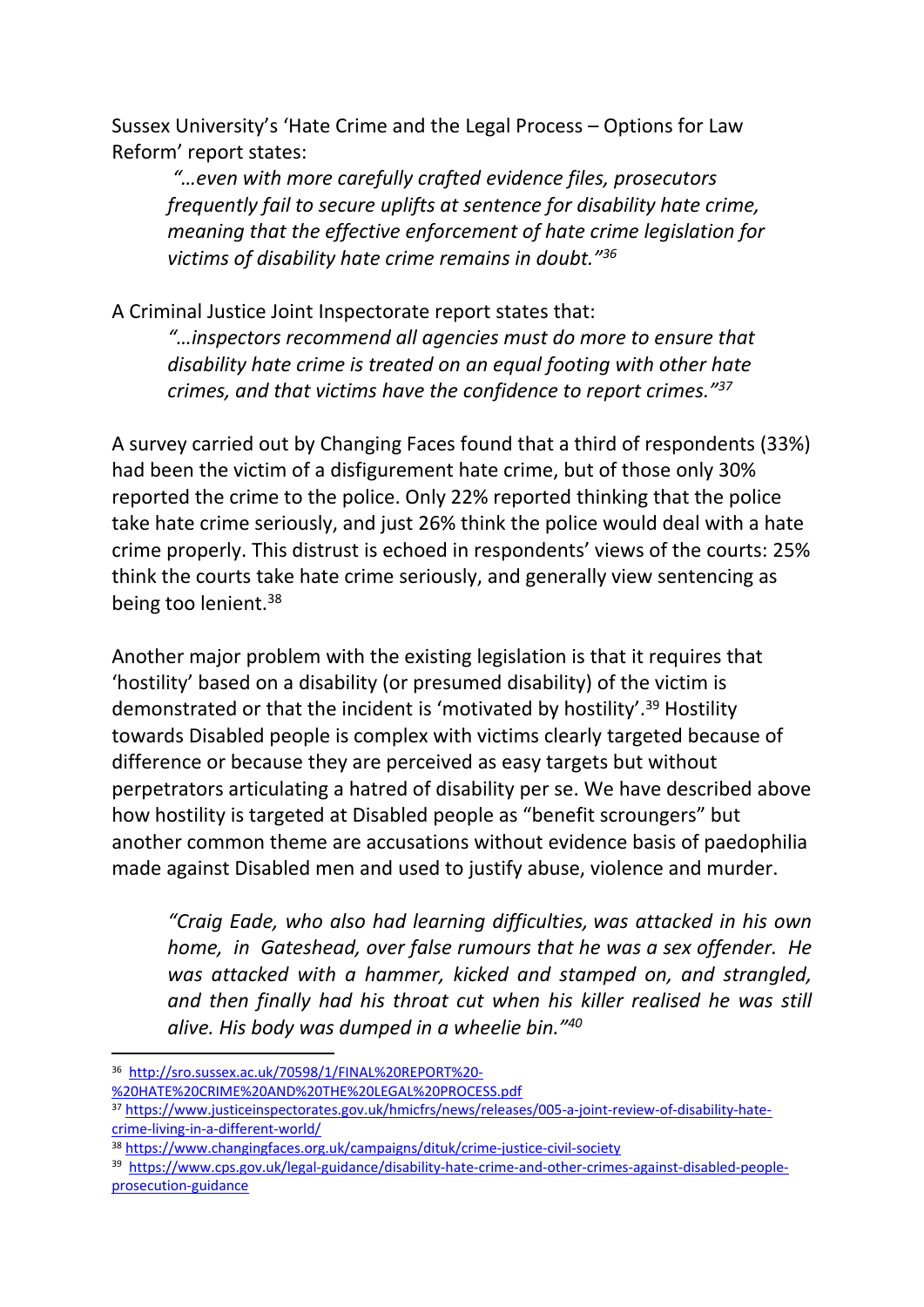In July 2017, Disability News Service reported on six cases of targeted violence against Disabled people, none of which were prosecuted as a disability hate crime. One of these was the case of Jimmy Prout:

*"One case saw a man with learning difficulties tortured for a month in a "prolonged period of sadistic torture and humiliation", including having his teeth knocked out with a hammer and chisel, and being forced to eat one of his own testicles, before his body was dumped on wasteland.*" <sup>41</sup>

The report by the University of Sussex concludes:

*'Despite a myriad of criminal justice inquiries, CPS guidance, research reports, and the lobbying efforts by disability groups, it is clear that judges and many enforcement agencies refuse to comprehend discriminatory selection of disabled victims as evidence of hostility. It is likely that this is due to the word "hostility" itself…the targeting of individuals who are "different" (based on a protected characteristic), which is based on the perception that these individuals' difference makes them innately weak or an "easy target", is a form of prejudice and hostility in and of itself. Yet despite numerous guidance documents, training programmes, criminal justice reports and academic studies explaining that this is the case, legal practitioners and jurors continue to reject such cases as providing sufficient evidence of "hostility".'*<sup>42</sup>

#### *Change in hate crime law needed*

There is wide support for an urgent and growing need to review and reform existing hate crime legislation. The University of Sussex report calls for legal amendments to the model of hate crime<sup>43</sup>, while the Equality and Human Rights Commission has recommended that national governments should:

- review the adequacy and effectiveness of the legal framework for offences that are motivated by hostility to disability
- review all statutory and common law restrictions…. and other laws which unnecessarily and inappropriately treat disabled people differently to others.<sup>44</sup>

<sup>40</sup> [https://www.disabilitynewsservice.com/ten-years-on-campaigners-ask-again-if-these-are-not-hate-crimes](https://www.disabilitynewsservice.com/ten-years-on-campaigners-ask-again-if-these-are-not-hate-crimes-what-are/)[what-are/](https://www.disabilitynewsservice.com/ten-years-on-campaigners-ask-again-if-these-are-not-hate-crimes-what-are/) [http://www.itv.com/news/tyne-tees/2017-06-27/killers-jailed-for-life-over-murder-of-vulnerable](http://www.itv.com/news/tyne-tees/2017-06-27/killers-jailed-for-life-over-murder-of-vulnerable-man-jimmy-prout/)[man-jimmy-prout/](http://www.itv.com/news/tyne-tees/2017-06-27/killers-jailed-for-life-over-murder-of-vulnerable-man-jimmy-prout/) 

<sup>41</sup> [https://www.disabilitynewsservice.com/ten-years-on-campaigners-ask-again-if-these-are-not-hate-crimes](https://www.disabilitynewsservice.com/ten-years-on-campaigners-ask-again-if-these-are-not-hate-crimes-what-are/)[what-are/](https://www.disabilitynewsservice.com/ten-years-on-campaigners-ask-again-if-these-are-not-hate-crimes-what-are/)

<sup>42</sup> [https://www.sussex.ac.uk/webteam/gateway/file.php?name=final-report---hate-crime-and-the-legal](https://www.sussex.ac.uk/webteam/gateway/file.php?name=final-report---hate-crime-and-the-legal-process.pdf&site=539)[process.pdf&site=539](https://www.sussex.ac.uk/webteam/gateway/file.php?name=final-report---hate-crime-and-the-legal-process.pdf&site=539)

<sup>43</sup> [https://www.sussex.ac.uk/webteam/gateway/file.php?name=final-report---hate-crime-and-the-legal](https://www.sussex.ac.uk/webteam/gateway/file.php?name=final-report---hate-crime-and-the-legal-process.pdf&site=539)[process.pdf&site=539](https://www.sussex.ac.uk/webteam/gateway/file.php?name=final-report---hate-crime-and-the-legal-process.pdf&site=539)